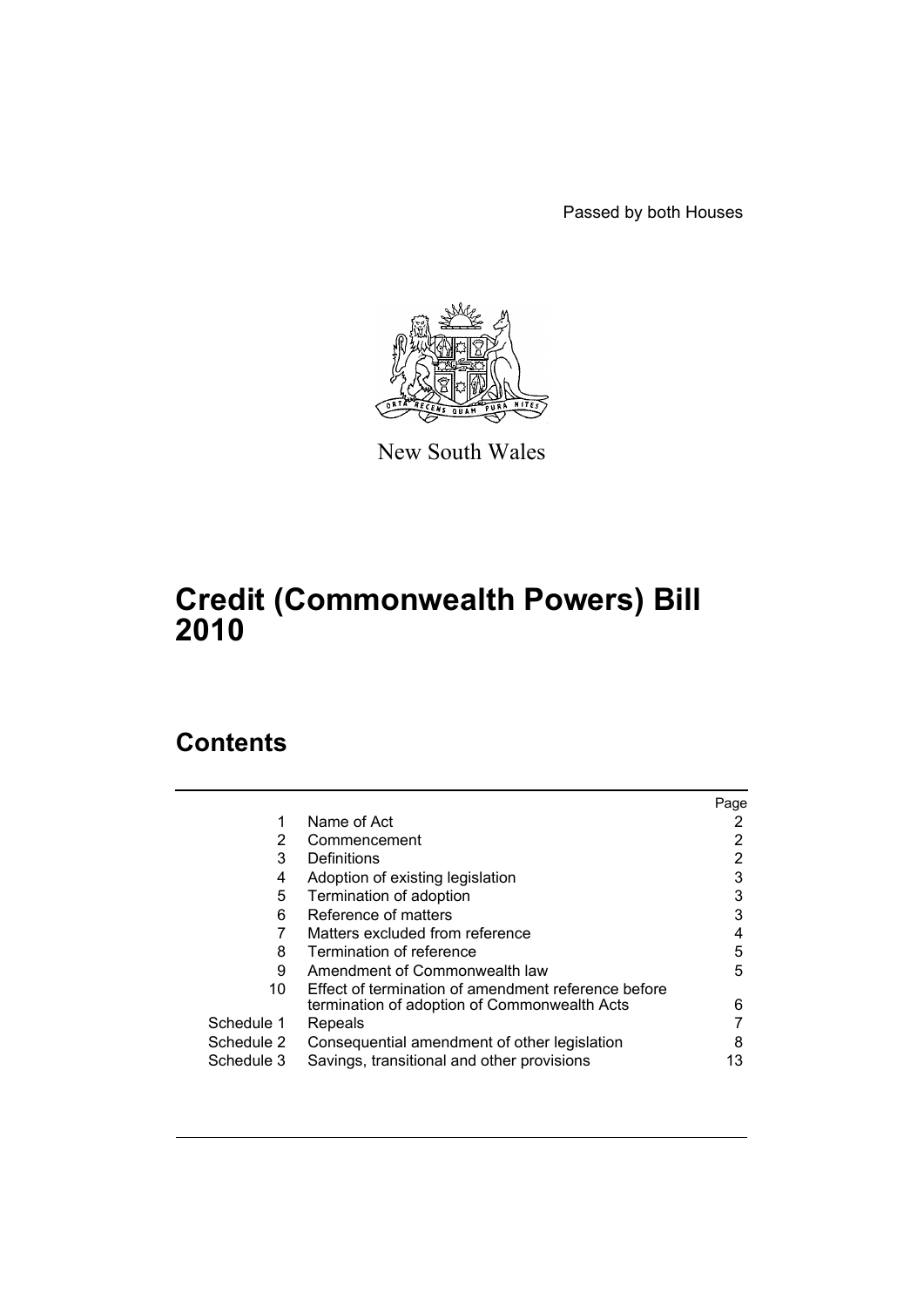*I certify that this public bill, which originated in the Legislative Assembly, has finally passed the Legislative Council and the Legislative Assembly of New South Wales.*

> *Clerk of the Legislative Assembly. Legislative Assembly, Sydney, , 2010*



New South Wales

# **Credit (Commonwealth Powers) Bill 2010**

Act No , 2010

An Act to adopt the *National Consumer Credit Protection Act 2009* of the Commonwealth and the *National Consumer Credit Protection (Transitional and Consequential Provisions) Act 2009* of the Commonwealth, and to refer certain matters relating to the provision of credit and certain other financial transactions to the Parliament of the Commonwealth, for the purposes of section 51 (xxxvii) of the Commonwealth Constitution; and for other purposes.

*I have examined this bill and find it to correspond in all respects with the bill as finally passed by both Houses.*

*Assistant Speaker of the Legislative Assembly.*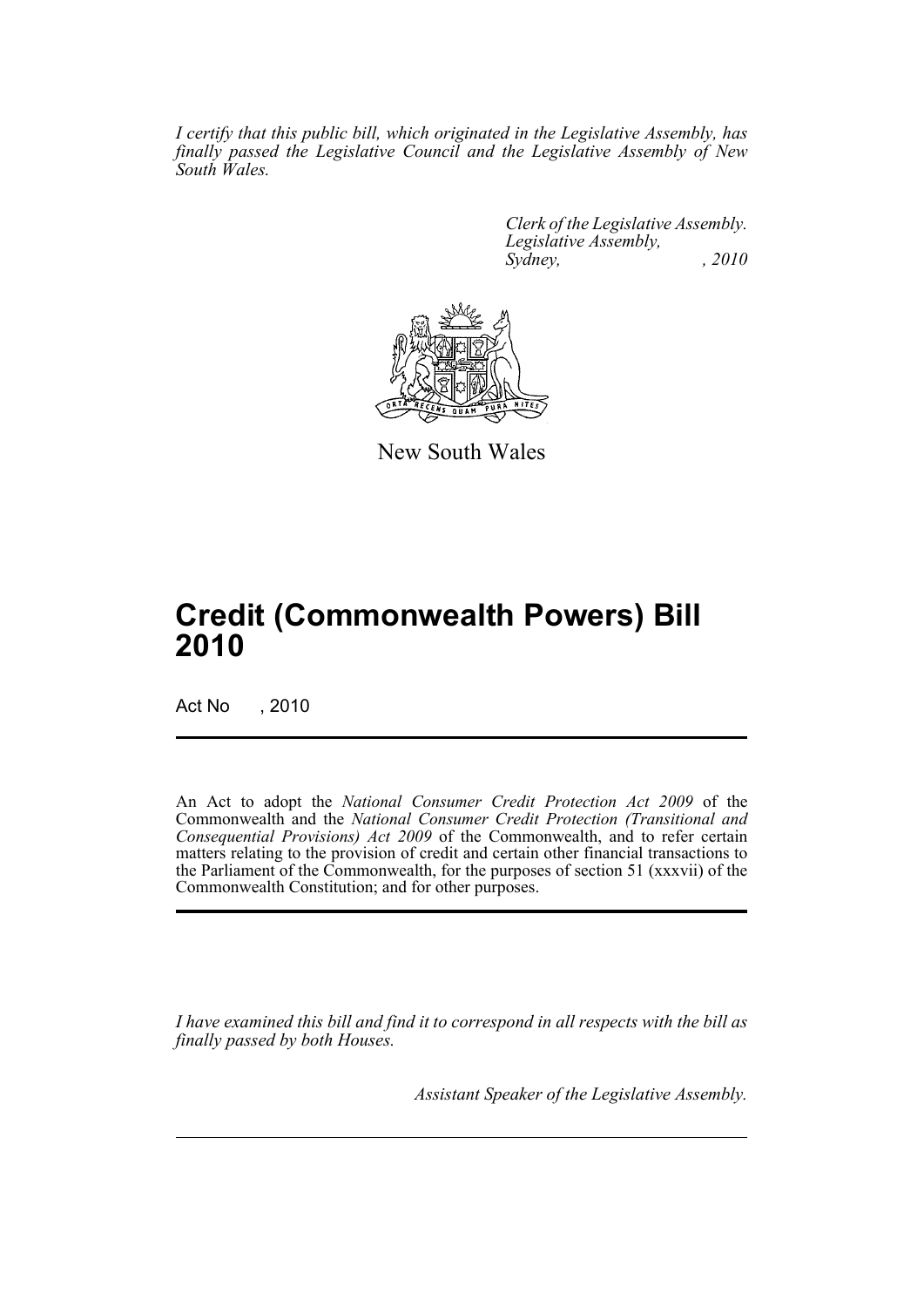#### <span id="page-2-0"></span>**The Legislature of New South Wales enacts:**

#### **1 Name of Act**

This Act is the *Credit (Commonwealth Powers) Act 2010*.

#### <span id="page-2-1"></span>**2 Commencement**

This Act commences on a day or days to be appointed by proclamation.

#### <span id="page-2-2"></span>**3 Definitions**

(1) In this Act:

*adoption* means the adoption under section 4 (1).

*amendment reference* means the reference under section 6 (1).

*Commonwealth Credit instrument* means any instrument (whether or not of a legislative character) that is made or issued under the National Credit legislation.

*express amendment* of the National Credit legislation means the direct amendment of the text of the National Credit legislation (whether by the insertion, omission, repeal, substitution or relocation of words or matter) by another Commonwealth Act or by an instrument under a Commonwealth Act, but does not include the enactment by a Commonwealth Act of a provision that has or will have substantive effect otherwise than as part of the text of the National Credit legislation.

#### *National Credit legislation* means:

- (a) the *National Consumer Credit Protection Act 2009* of the Commonwealth, and
- (b) the *National Consumer Credit Protection (Transitional and Consequential Provisions) Act 2009* of the Commonwealth,

and as in force from time to time.

*referred credit matter* means a matter relating to either of the following:

- (a) credit, being credit the provision of which would be covered by the expression "provision of credit to which this Code applies" in the relevant version of the National Credit Code,
- (b) consumer leases, being consumer leases each of which would be covered by the expression "consumer lease to which Part 11 applies" in the relevant version of the National Credit Code.

*relevant version of the National Credit Code* means the text of Schedule 1 to the *National Consumer Credit Protection Act 2009* of the Commonwealth as originally enacted, and as later amended by the *National Consumer Credit Protection Amendment Act 2010* of the Commonwealth.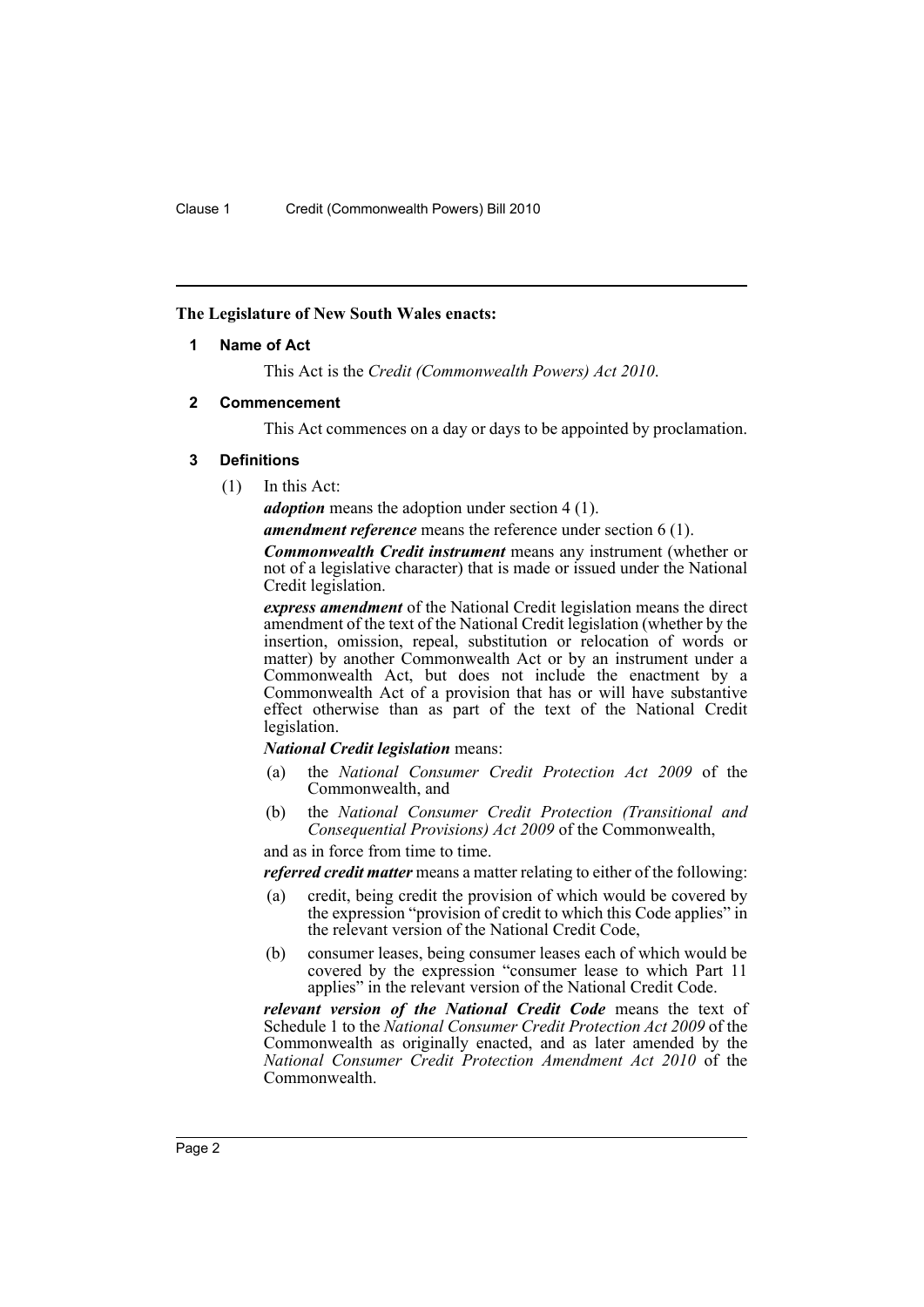#### *relevant version of the National Credit legislation* means:

- (a) the *National Consumer Credit Protection Act 2009* of the Commonwealth as originally enacted, and as later amended by the *National Consumer Credit Protection Amendment Act 2010* of the Commonwealth, and
- (b) the *National Consumer Credit Protection (Transitional and Consequential Provisions) Act 2009* of the Commonwealth.
- (2) Notes included in this Act do not form part of this Act.

#### <span id="page-3-0"></span>**4 Adoption of existing legislation**

- (1) The relevant version of the National Credit legislation is adopted within the meaning of section 51 (xxxvii) of the Commonwealth Constitution.
- (2) The adoption has effect for a period:
	- (a) beginning when this section commences, and
	- (b) ending at the end of the day fixed under section 5 as the day on which the adoption is to terminate,

but no longer.

#### <span id="page-3-1"></span>**5 Termination of adoption**

- (1) The Governor may, at any time, by proclamation published on the NSW legislation website, fix a day as the day on which the adoption is to terminate.
- (2) The Governor may, by proclamation published on the NSW legislation website, revoke a proclamation published under subsection (1), in which case the revoked proclamation is taken (for the purposes of section 4) never to have been published.
- (3) A revoking proclamation has effect only if published before the day fixed under subsection (1).
- (4) The revocation of a proclamation published under subsection (1) does not prevent publication of a further proclamation under that subsection.

#### <span id="page-3-2"></span>**6 Reference of matters**

(1) Subject to section 7, any referred credit matter is referred to the Parliament of the Commonwealth, but only to the extent of the making of laws with respect to such a matter by making express amendments of the National Credit legislation.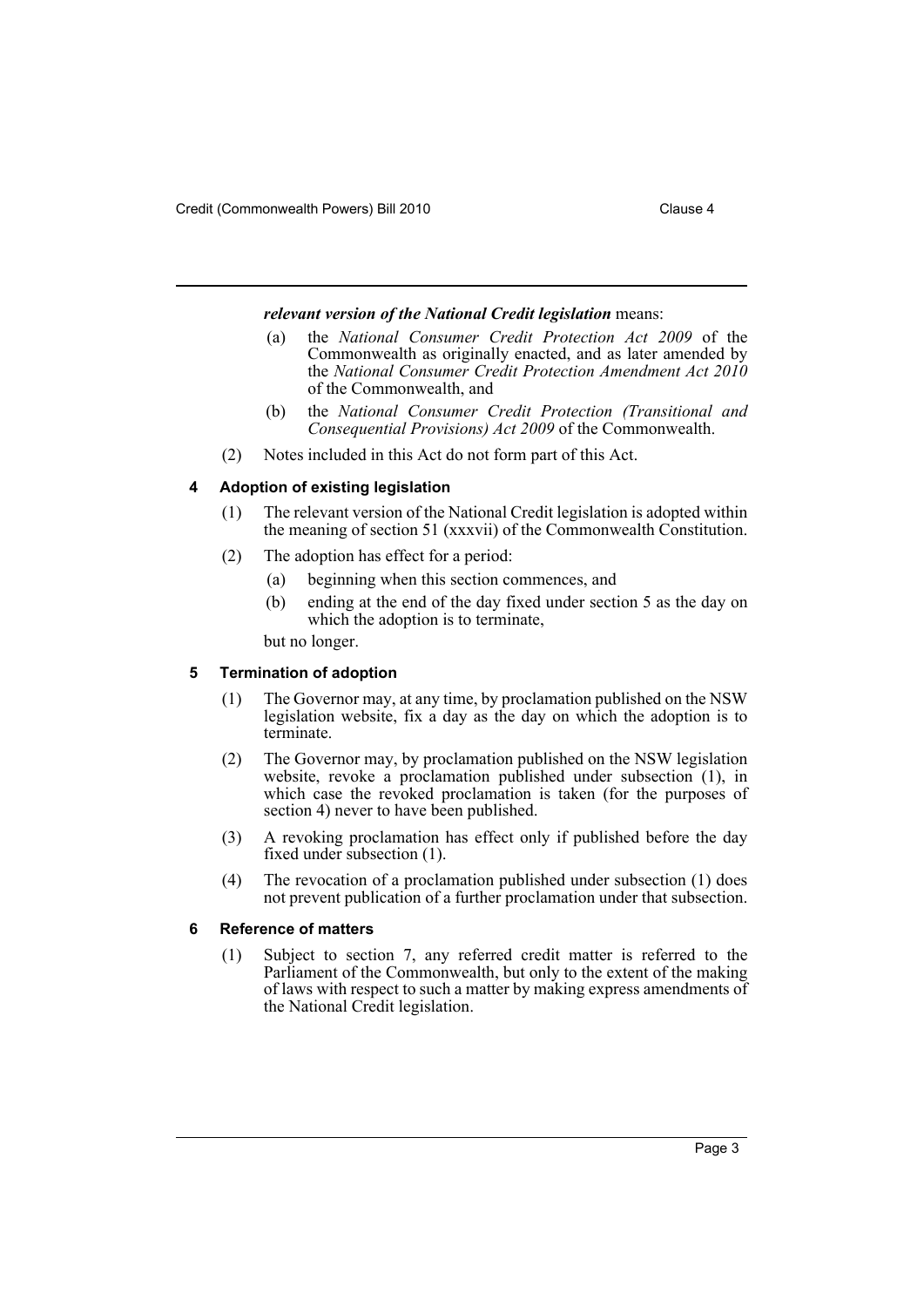- (2) The reference of a matter under subsection (1) has effect only:
	- (a) if and to the extent that the matter is not included in the legislative powers of the Parliament of the Commonwealth (otherwise than by a reference under section 51 (xxxvii) of the Commonwealth Constitution), and
	- (b) if and to the extent that the matter is included in the legislative powers of the Parliament of the State.
- (3) Despite any other provision, the reference has effect for a period:
	- (a) beginning when this section commences, and
	- (b) ending at the end of the day fixed under section 8 as the day on which the reference is to terminate,

but no longer.

## <span id="page-4-0"></span>**7 Matters excluded from reference**

- (1) A matter referred by section 6 (1) does not include:
	- (a) the matter of making provision with respect to the imposition or payment of State taxes, duties, charges or other imposts, however described, or
	- (b) the matter of making provision with respect to the general system for the recording of estates or interests in land and related information, or
	- (c) the matter of providing for the priority of interests in real property, or
	- (d) the matter of making a law that excludes or limits the operation of a State law, to the extent that the State law makes provision with respect to the creation, holding, transfer, assignment, disposal or forfeiture of a State statutory right.
- (2) In this section:

*forfeiture* means confiscation, seizure, extinguishment, cancellation, suspension or any other forfeiture.

*State law* means:

- (a) any Act of the State or any instrument made under such an Act, whenever enacted or made and as in force from time to time, or
- (b) the general law, being the principles and rules of common law and equity to the extent that they have effect in the State from time to time.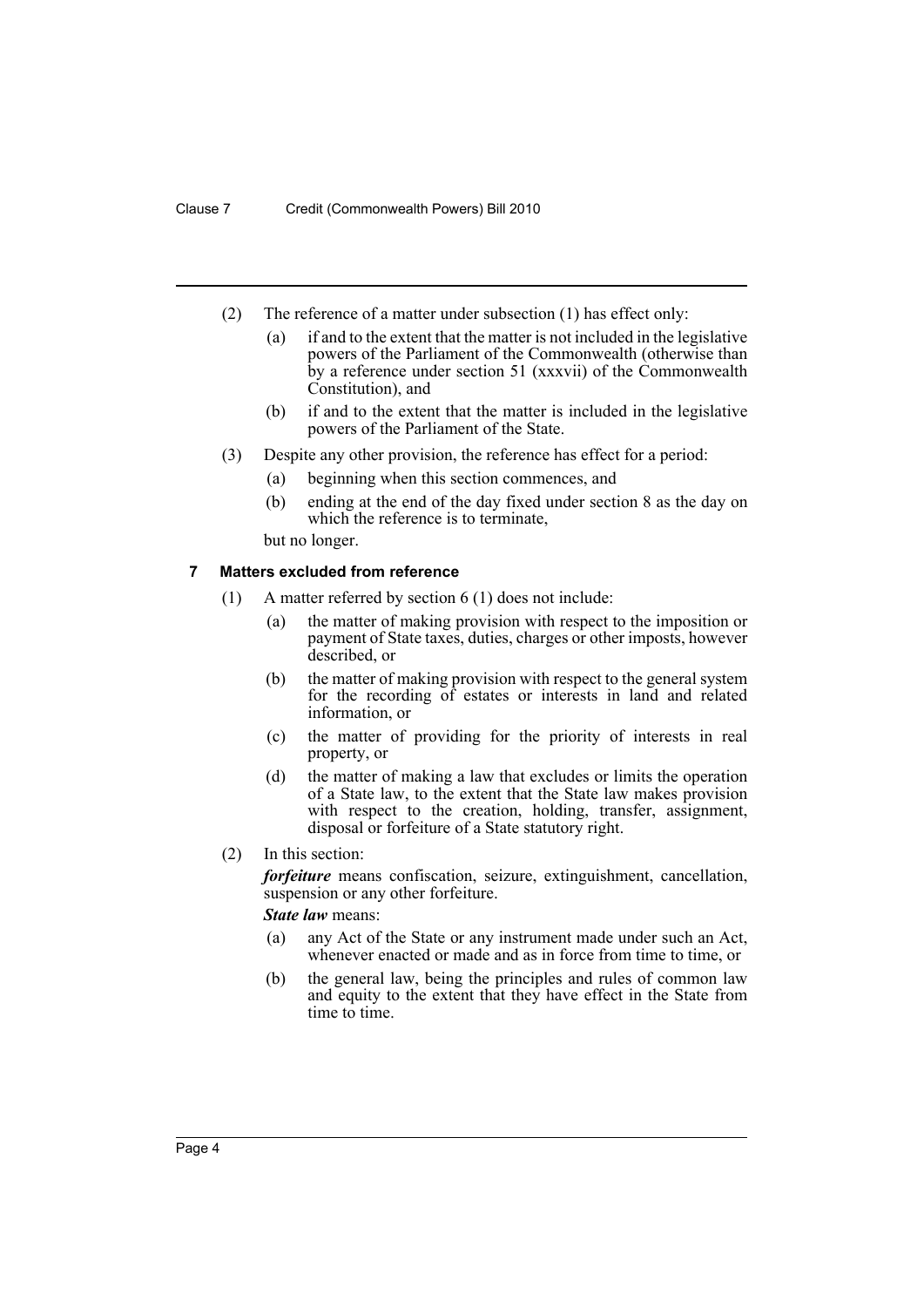*State statutory right* means a right, entitlement or authority that is granted by or under any Act of the State or any instrument made under such an Act, whenever enacted or made and as in force from time to time, other than a right, entitlement or authority that relates to:

- (a) credit covered by paragraph (a) of the definition of *referred credit matter* in section 3, or
- (b) a consumer lease covered by paragraph (b) of that definition.

#### <span id="page-5-0"></span>**8 Termination of reference**

- (1) The Governor may, at any time, by proclamation published on the NSW legislation website, fix a day as the day on which the amendment reference is to terminate.
- (2) The Governor may, by proclamation published on the NSW legislation website, revoke a proclamation published under subsection (1), in which case the revoked proclamation is taken (for the purposes of section 6) never to have been published.
- (3) A revoking proclamation has effect only if published before the day fixed under subsection (1).
- (4) The revocation of a proclamation published under subsection (1) does not prevent publication of a further proclamation under that subsection.

#### <span id="page-5-1"></span>**9 Amendment of Commonwealth law**

For the avoidance of doubt, it is the intention of the Parliament of the State that:

- (a) the National Credit legislation may be expressly amended, or have its operation otherwise affected, at any time after the commencement of this section by provisions of Commonwealth Acts the operation of which is based on any legislative powers that the Parliament of the Commonwealth has on account of a reference of any matters, or the adoption of the relevant version of the National Credit legislation, under section 51 (xxxvii) of the Commonwealth Constitution, and
- (b) the National Credit legislation may be expressly amended, or have its operation otherwise affected, at any time after the commencement of this section by provisions of Commonwealth Acts the operation of which is based on any legislative powers that the Parliament of the Commonwealth has apart from a reference of any matters, or the adoption of the relevant version of the National Credit legislation, under section 51 (xxxvii) of the Commonwealth Constitution, and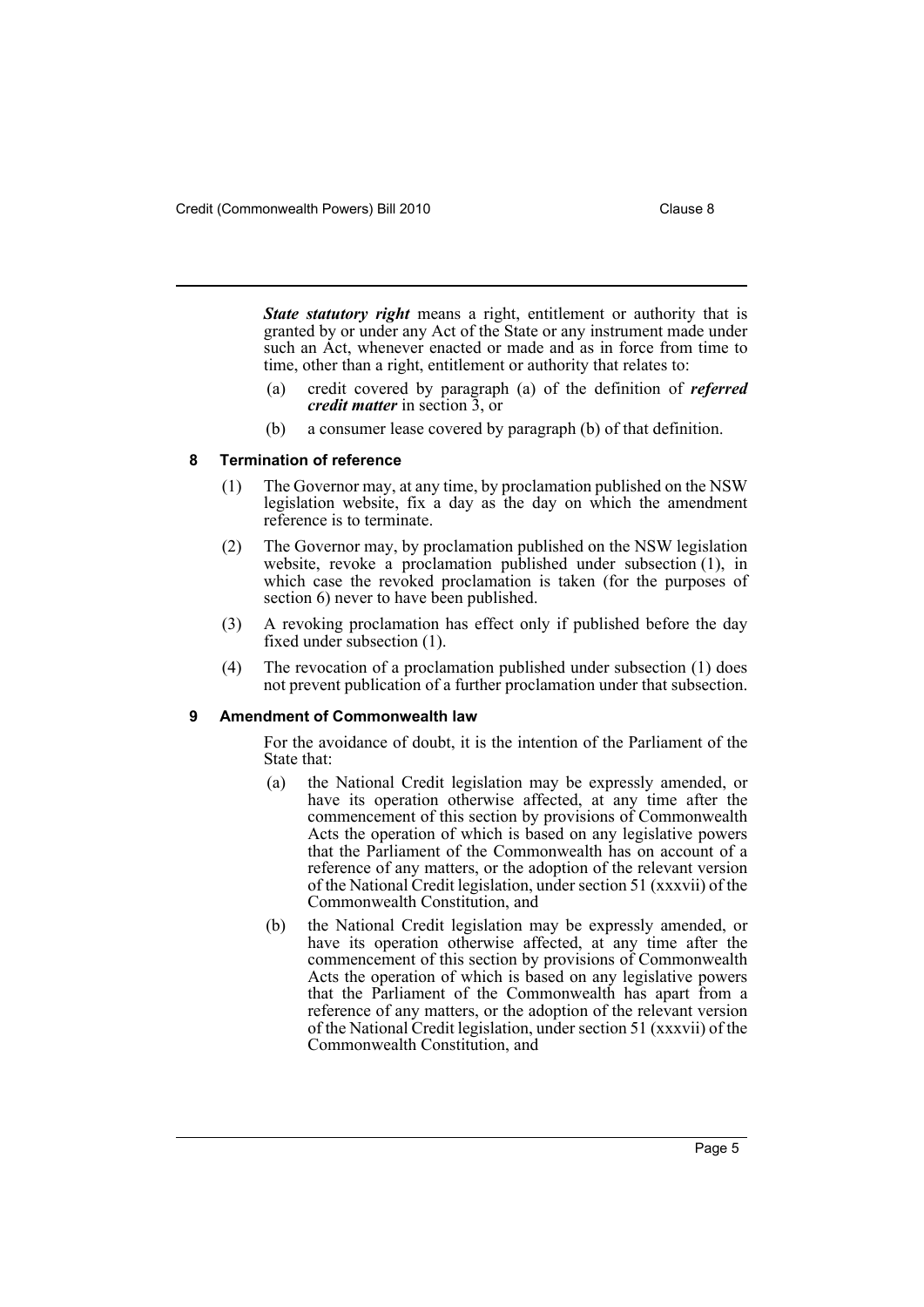(c) the National Credit legislation may have its operation affected, otherwise than by express amendment, at any time by provisions of Commonwealth Credit instruments.

#### <span id="page-6-0"></span>**10 Effect of termination of amendment reference before termination of adoption of Commonwealth Acts**

- (1) If the amendment reference is terminated but the adoption of the relevant version of the National Credit legislation is not terminated, the termination of the amendment reference does not affect:
	- (a) laws that were made under the amendment reference (but not repealed) before that termination (whether or not they have come into operation before that termination), or
	- (b) the continued operation in this State of the National Credit legislation as in operation immediately before that termination or as subsequently amended or affected by:
		- (i) laws referred to in paragraph (a) that come into operation after that termination, or
		- (ii) provisions referred to in section  $9$  (b) or (c).
- (2) Accordingly, the amendment reference continues to have effect for the purposes of subsection (1) unless the adoption is terminated.
- (3) Subsection (1) does not apply to or in relation to an amendment of the National Credit legislation that is excluded from the operation of this section by the proclamation that terminates the amendment reference.
- (4) For the purposes of subsection (1):
	- (a) the laws referred to in subsection (1) (a) include Commonwealth Credit instruments, and
	- (b) the reference in subsection (1) (b) to the National Credit legislation as in operation immediately before the termination of the amendment reference includes that legislation as affected by Commonwealth Credit instruments that have come into operation before that time.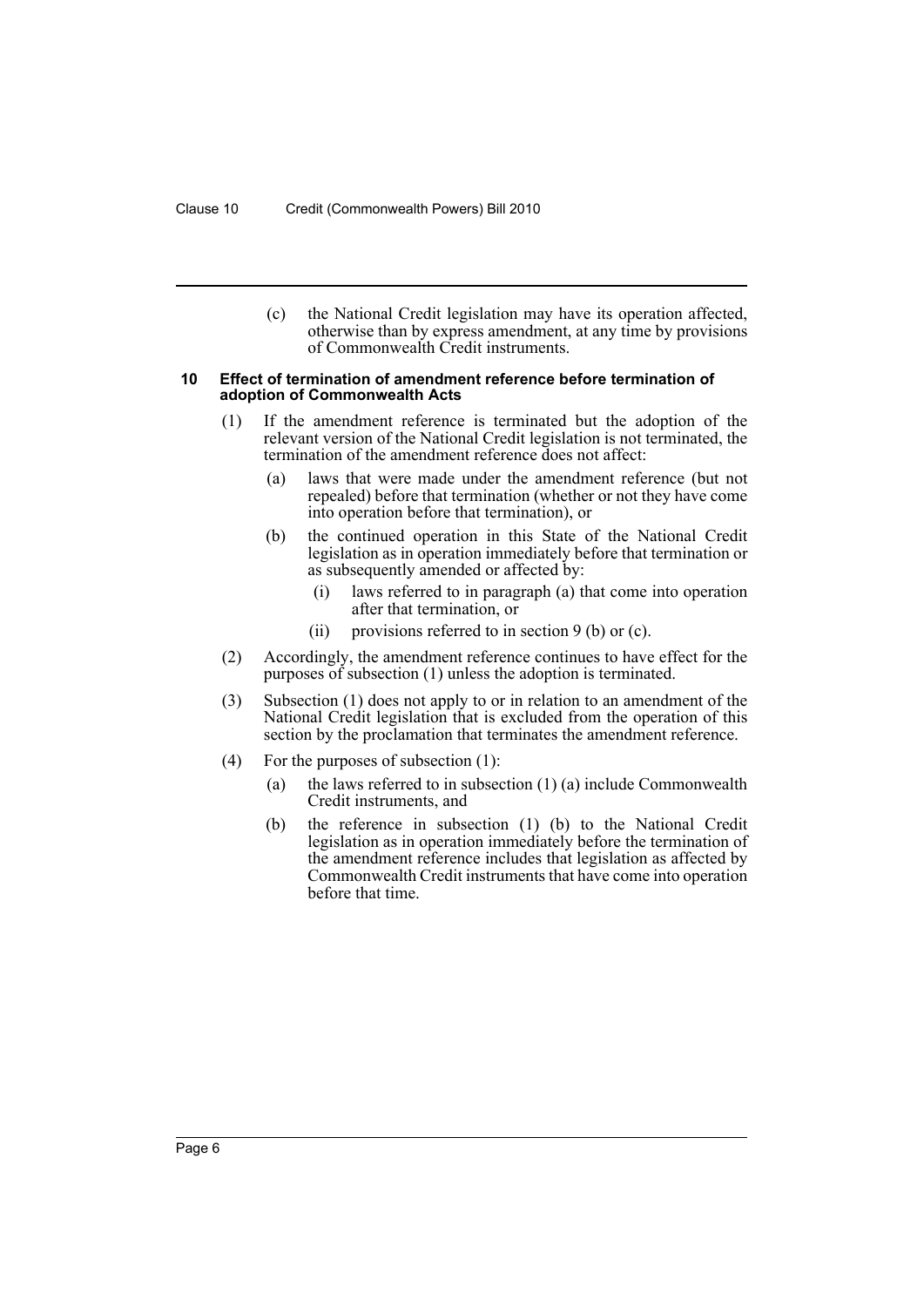Repeals Schedule 1

# <span id="page-7-0"></span>**Schedule 1 Repeals**

The following Acts and Regulations are repealed: *Consumer Credit Administration Act 1995* No 69 *Consumer Credit Administration Regulation 2002 Consumer Credit (New South Wales) Act 1995* No 7 (including the *Consumer Credit (New South Wales) Code* and the *Consumer Credit (New South Wales) Regulations*) *Consumer Credit (New South Wales) Special Provisions Regulation 2007 Credit Act 1984* No 94 *Credit (Home Finance Contracts) Act 1984* No 97 *Credit (Home Finance Contracts) (Savings and Transitional) Regulation 1984 Credit (Savings and Transitional) Regulation 1984*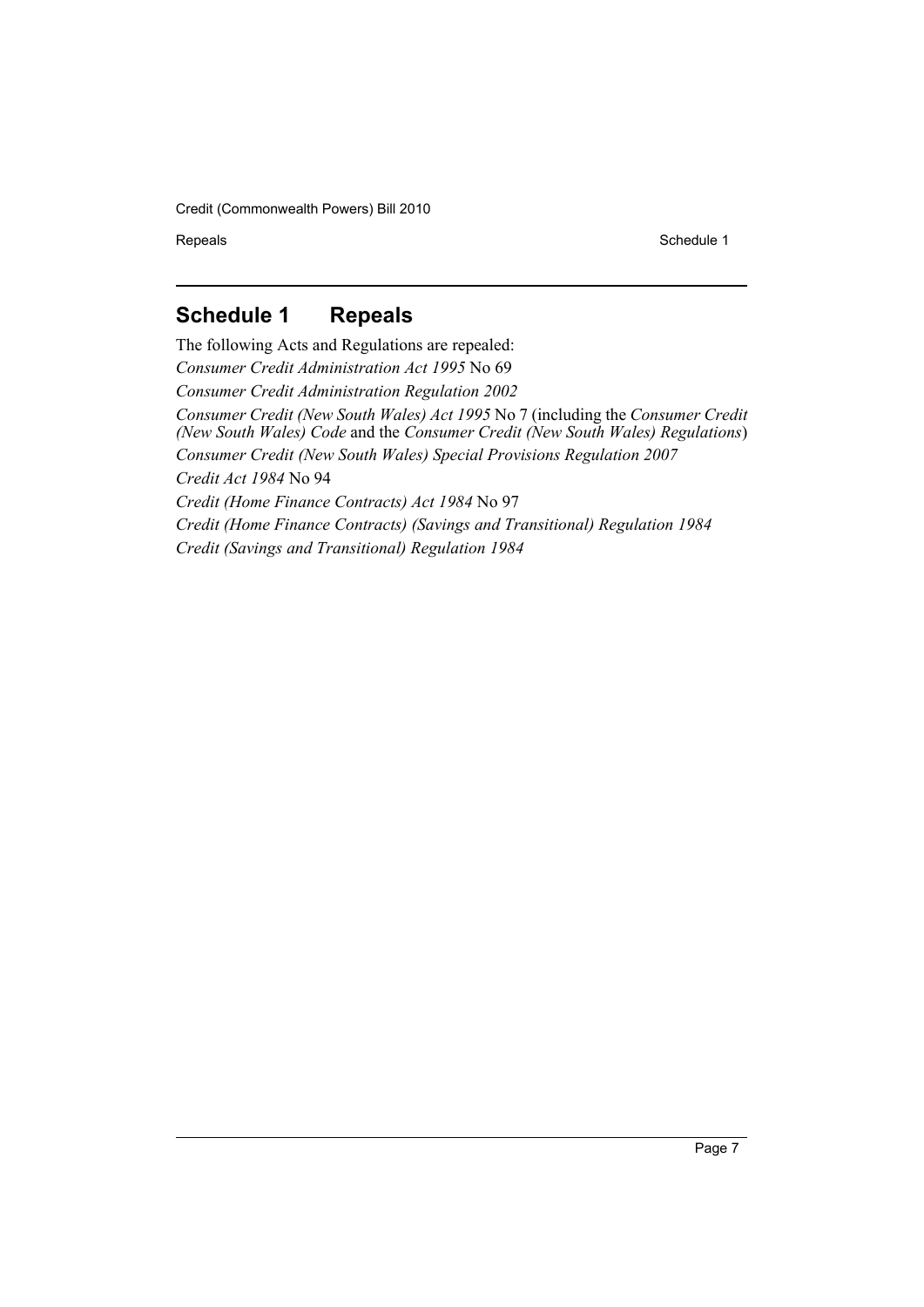# <span id="page-8-0"></span>**Schedule 2 Consequential amendment of other legislation**

- **2.1 Consumer, Trader and Tenancy Tribunal Act 2001 No 82**
- **[1] Section 5 Establishment of Consumer, Trader and Tenancy Tribunal**

Omit the note to section 5 (2). Insert instead:

**Note.** The following Acts confer jurisdiction on the Tribunal:

*Community Land Management Act 1989*

*Consumer Claims Act 1998*

*Fair Trading Act 1987*

*Holiday Parks (Long-term Casual Occupation) Act 2002*

*Home Building Act 1989*

*Motor Dealers Act 1974*

*Motor Vehicle Repairs Act 1980*

*Residential Parks Act 1998*

*Residential Tenancies Act 1987*

*Retirement Villages Act 1999*

*Strata Schemes Management Act 1996*

*Travel Agents Act 1986*

The Tribunal also has jurisdiction, on a transitional basis, in relation to the maximum annual percentage rate for credit contracts and certain other matters under the *former consumer credit legislation* within the meaning of Schedule 3 to the *Credit (Commonwealth Powers) Act 2010*).

#### **[2] Section 68 Rehearings by Tribunal**

Omit "under the *Consumer Credit (New South Wales) Act 1995*" from section 68 (13) (b).

Insert instead "in respect of which the Tribunal has jurisdiction because of the operation of Schedule 3 to the *Credit (Commonwealth Powers) Act 2010*".

#### **[3] Schedule 1 Divisions of the Tribunal**

Omit clause 1 (b). Insert instead:

- (b) the *Commercial Division*, in which the Tribunal's jurisdiction is to be exercised in respect of the following:
	- (i) matters in respect of which the Tribunal has jurisdiction because of the operation of Schedule 3 to the *Credit (Commonwealth Powers) Act 2010*,
	- (ii) matters arising under the *Travel Agents Act 1986*,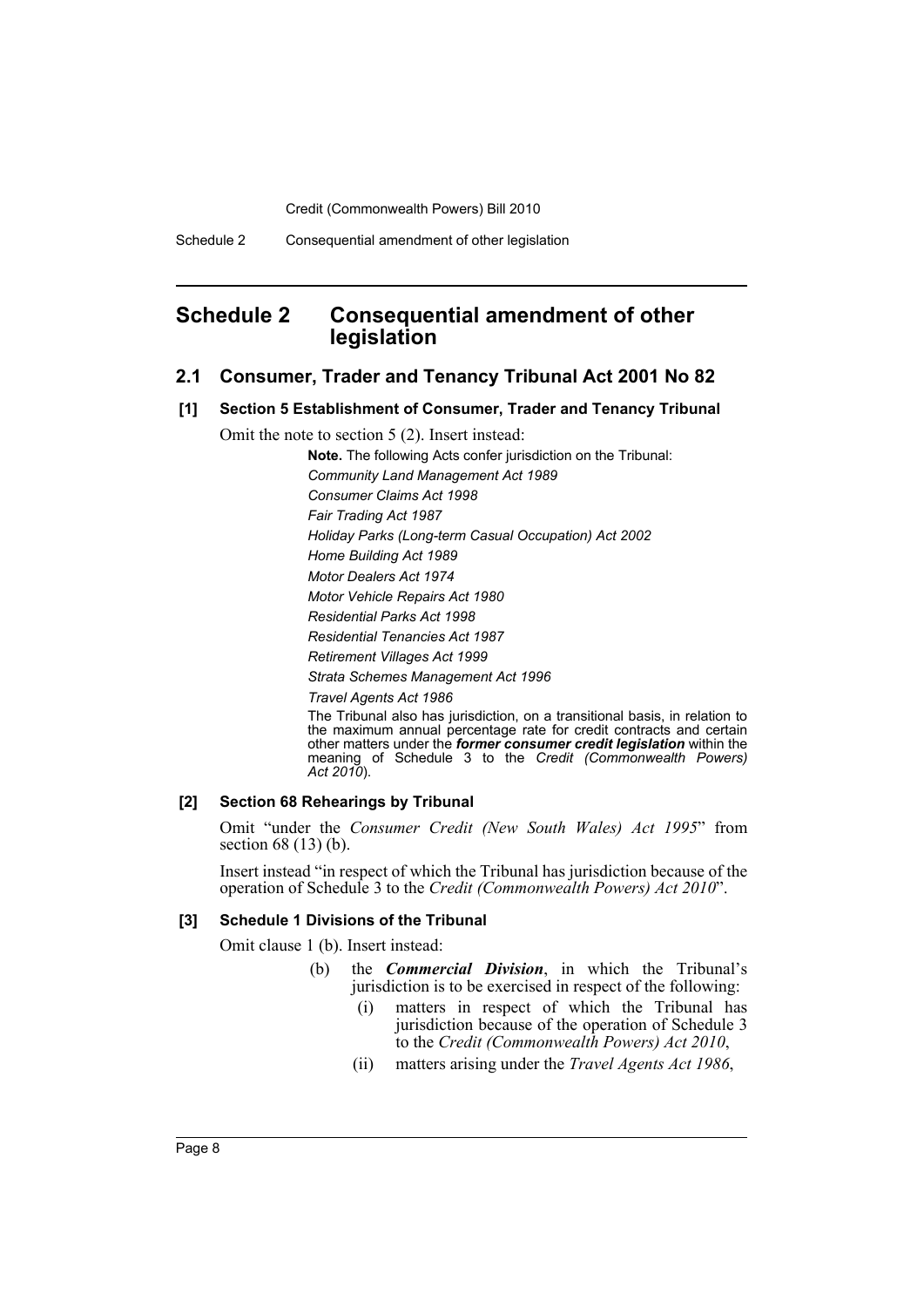Consequential amendment of other legislation Schedule 2 Schedule 2

(iii) consumer claims under the *Consumer Claims Act 1998* that relate to matters arising under section 36 of the *Property, Stock and Business Agents Act 2002*,

# **2.2 Consumer, Trader and Tenancy Tribunal Regulation 2009**

**[1] Clause 45 Circumstances where reduced fee or no fee is payable**

Omit clause 45 (1).

#### **[2] Clause 45A**

Insert after clause 45:

#### **45A Savings and transitional provision—amendments made by Credit (Commonwealth Powers) Act 2010**

The following provisions of this Regulation, as in force immediately before their repeal by Schedule 2.2 [1] and [3] to the *Credit (Commonwealth Powers) Act 2010*, continue to apply in relation to applications for matters referred to in those provisions (being matters in respect of which the Tribunal has jurisdiction because of the operation of Schedule 3 to the *Credit (Commonwealth Powers) Act 2010*) as if those provisions had not been repealed:

- (a) clause  $45(1)$ ,
- (b) paragraphs (a) and (b) of the matter, as set out in Schedule 2, relating to applications to have matters dealt with in the Commercial Division.

#### **[3] Schedule 2 Fees**

Omit the matter relating to applications to have matters dealt with in the Commercial Division.

Insert instead:

Application to have a matter dealt with in the Commercial Division:

- (a) if the amount claimed or in dispute is not more than \$10,000 or if no amount is claimed or in dispute \$34
- (b) if the amount claimed or in dispute is more than \$10,000 but is not more than \$30,000 \$70
- (c) if the amount claimed or in dispute is more than \$30,000 \$183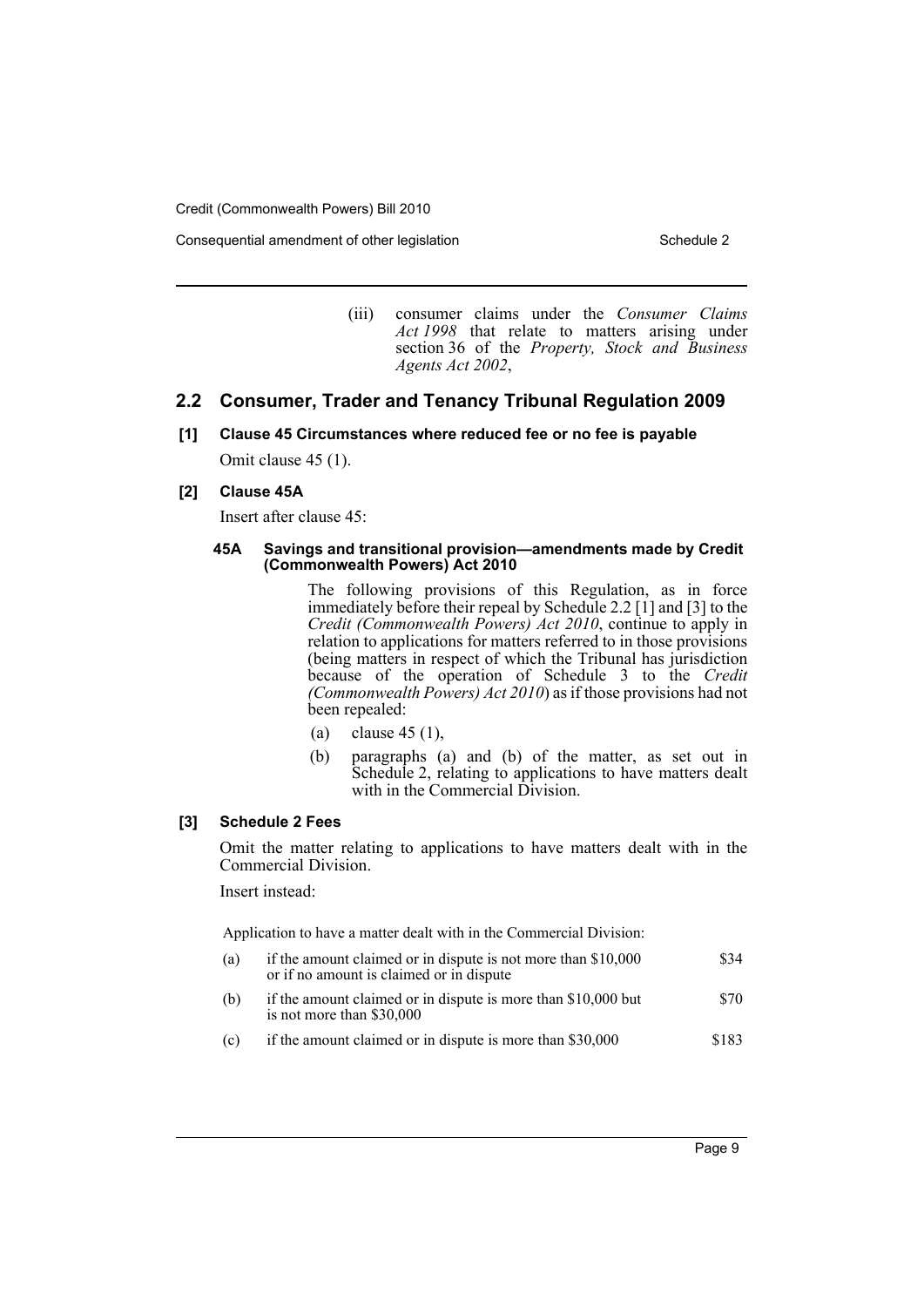Schedule 2 Consequential amendment of other legislation

# **2.3 Conveyancers Licensing Regulation 2006**

### **[1] Schedule 3 Rules of conduct**

Omit "*Consumer Credit (New South Wales) Code*" from clause 23 (2) (d) and (4) (f) wherever occurring.

Insert instead "*National Credit Code*".

### **[2] Schedule 3**

Insert after clause 23 (6):

(7) In this clause:

*National Credit Code* means the *National Credit Code* as set out in Schedule 1 to the *National Consumer Credit Protection Act 2009* of the Commonwealth.

# **2.4 Duties Act 1997 No 123**

#### **[1] Section 223 Mortgages associated with certain credit contracts**

Omit "consumer" from section 223 (1)–(3) wherever occurring.

### **[2] Section 223 (5)**

Omit the subsection. Insert instead:

(5) In this section:

*credit contract* means a credit contract within the meaning of the *National Credit Code* as set out in Schedule 1 to the *National Consumer Credit Protection Act 2009* of the Commonwealth.

# **2.5 Fair Trading Regulation 2007**

### **[1] Clause 6 Exceptions**

Omit "a credit sale contract (within the meaning of the *Credit Act 1984*) or a credit contract (within the meaning of the *Consumer Credit (New South Wales) Code*)" from clause 6 (b).

Insert instead "a credit contract (within the meaning of the *National Credit Code* as set out in Schedule 1 to the *National Consumer Credit Protection Act 2009* of the Commonwealth)".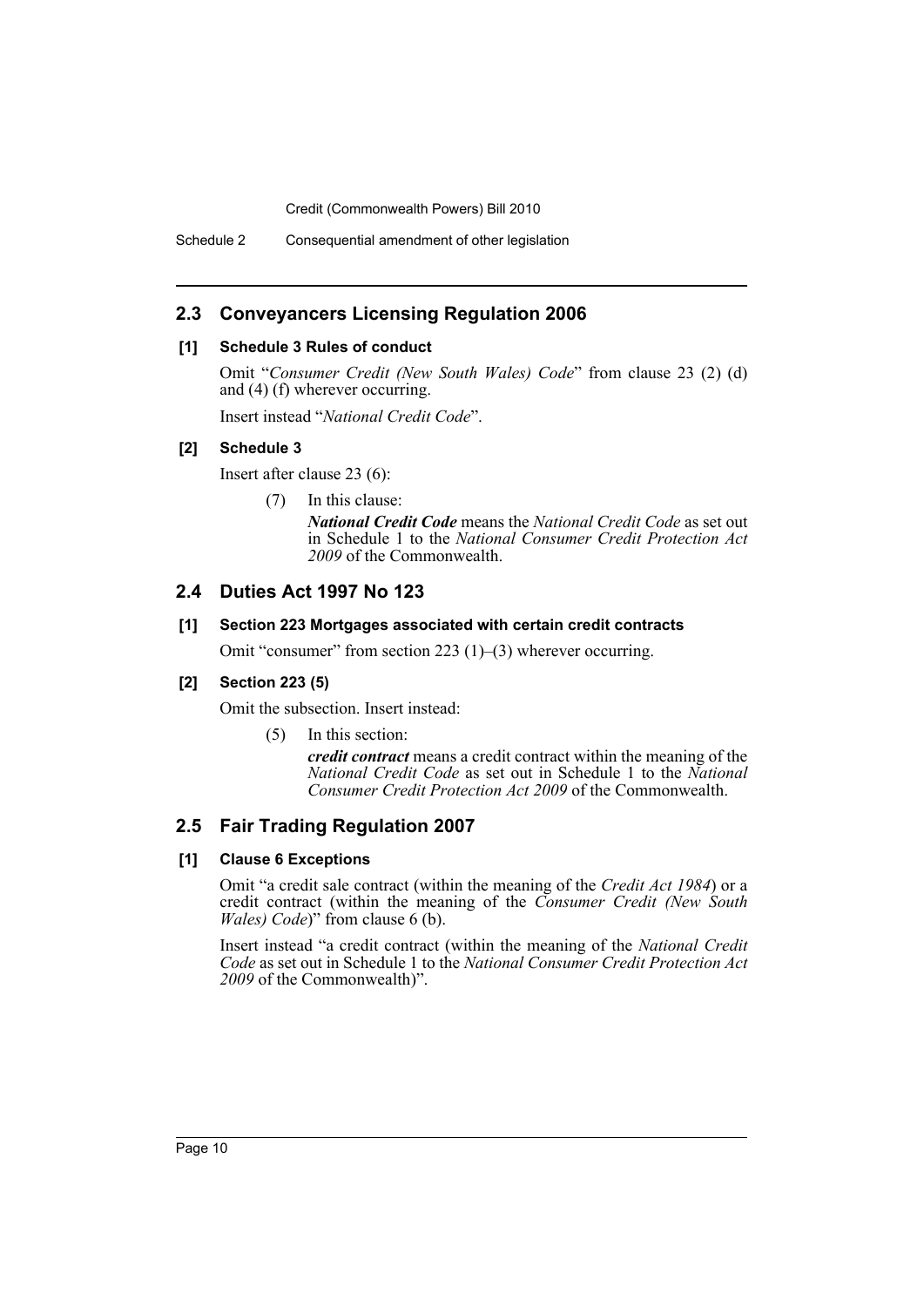Consequential amendment of other legislation Schedule 2 Schedule 2

#### **[2] Clause 105 Partial exclusion of certain contracts from direct commerce provisions**

Omit clause 105 (2). Insert instead:

(2) In this clause:

*credit contract* means a credit contract within the meaning of the *National Credit Code* as set out in Schedule 1 to the *National Consumer Credit Protection Act 2009* of the Commonwealth.

## **2.6 Farm Debt Mediation Act 1994 No 91**

#### **Section 7 Relationship with other Acts**

Omit section 7 (3).

# **2.7 Interpretation Act 1987 No 15**

#### **Section 21 Meanings of commonly used words and expressions**

Omit the definitions of *Consumer Credit (New South Wales) Code* and *Consumer Credit (New South Wales) Regulations* from section 21 (1).

# **2.8 Law Enforcement (Powers and Responsibilities) Act 2002 No 103**

### **Schedule 2 Search warrants under other Acts**

Omit the matter relating to the *Consumer Credit Administration Act 1995*.

### **2.9 Legal Profession Regulation 2005**

#### **Clause 150 Loan applications**

Omit "*Consumer Credit (New South Wales) Code*" from clause 150 (1).

Insert instead "*National Credit Code* as set out in Schedule 1 to the *National Consumer Credit Protection Act 2009* of the Commonwealth".

# **2.10 Local Government Act 1993 No 30**

#### **Section 651B Immobilisation of vehicles**

Omit "(within the meaning of the *Consumer Credit (New South Wales) Code*)" from section  $651B(2)$  (c).

Insert instead "(within the meaning of the *National Credit Code* as set out in Schedule 1 to the *National Consumer Credit Protection Act 2009* of the Commonwealth)".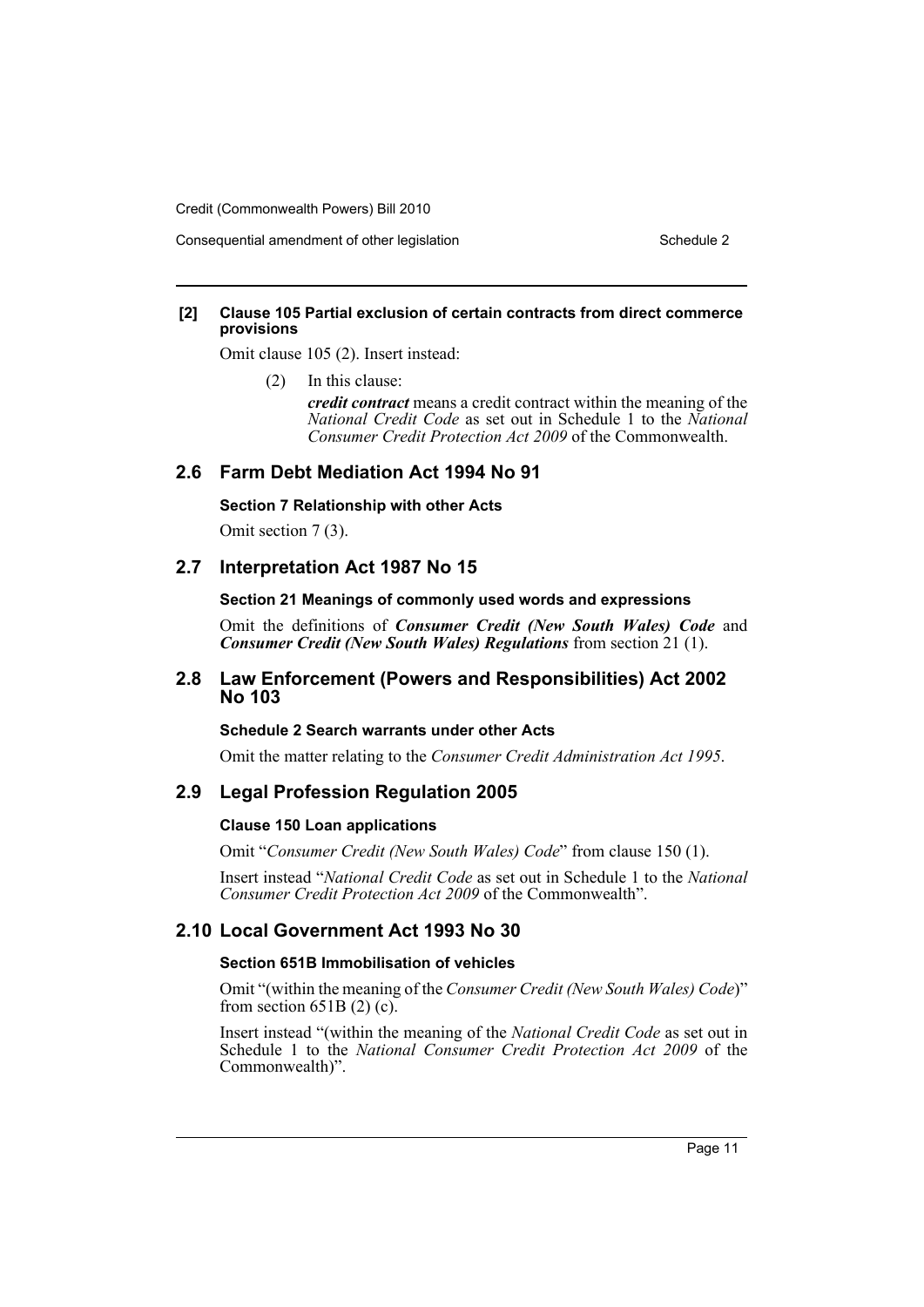# **2.11 Motor Dealers Act 1974 No 52**

#### **[1] Section 29CA Cooling off period**

Omit "*Consumer Credit (New South Wales) Code*" from section 29CA (1).

Insert instead "*National Credit Code* as set out in Schedule 1 to the *National Consumer Credit Protection Act 2009* of the Commonwealth".

#### **[2] Section 29CC Consequences of termination**

Omit section 29CC (5). Insert instead:

(5) On termination of a contract under section 29CA, any tied loan contract (within the meaning of the *National Credit Code* as set out in Schedule 1 to the *National Consumer Credit Protection Act 2009* of the Commonwealth) is terminated. The regulations may make provision for or with respect to the termination of the tied loan contract.

# **2.12 Motor Dealers Regulation 2004**

#### **Clause 57 Protection of interest of third party**

Omit "*Consumer Credit (New South Wales) Code*" from clause 57 (2).

Insert instead "*National Credit Code* as set out in Schedule 1 to the *National Consumer Credit Protection Act 2009* of the Commonwealth".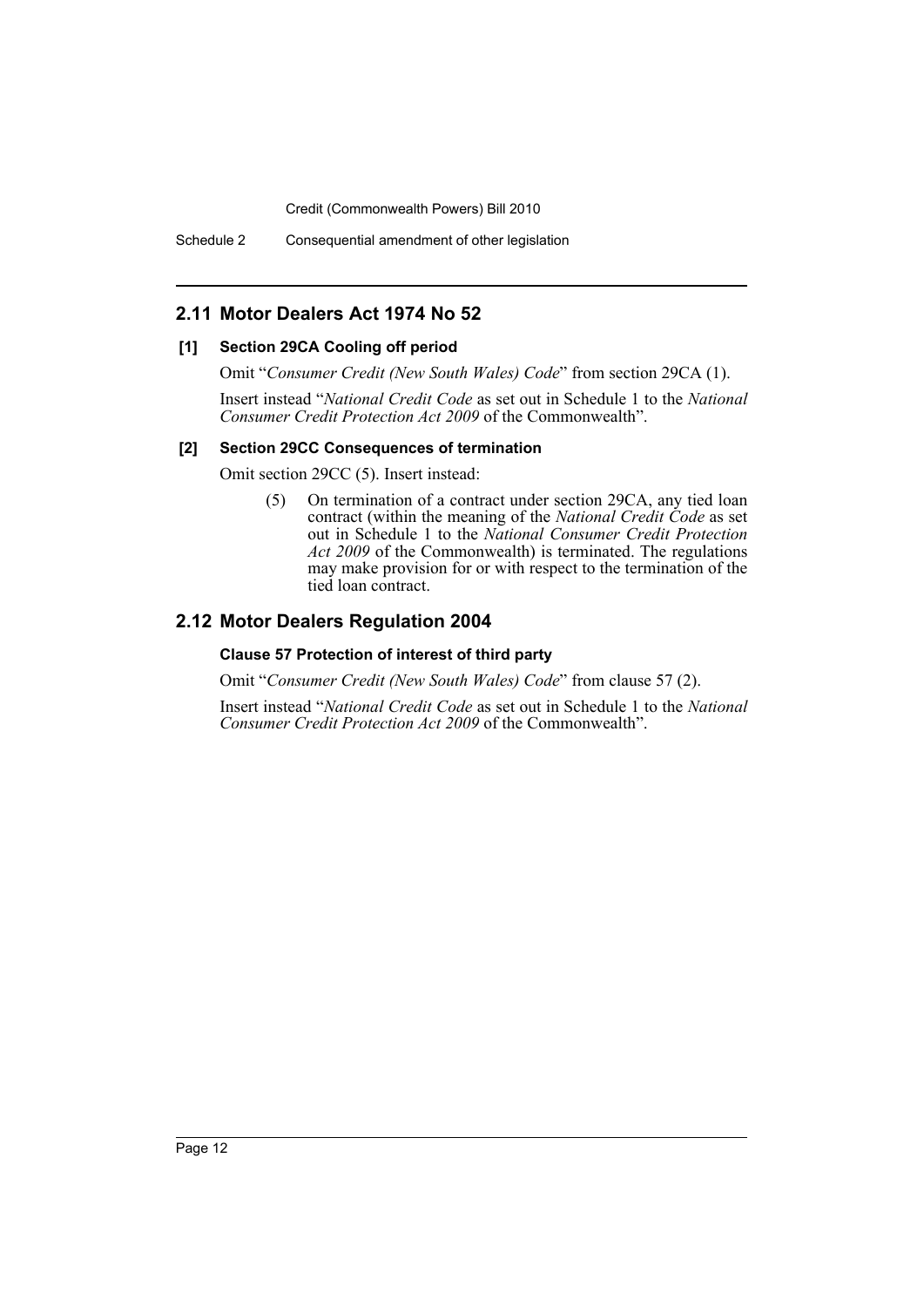Savings, transitional and other provisions Schedule 3 Schedule 3

# <span id="page-13-0"></span>**Schedule 3 Savings, transitional and other provisions**

# **Part 1 General**

### **1 Definitions**

In this Schedule:

*ASIC* means the Australian Securities and Investments Commission. *former consumer credit legislation* means any of the following (as in force immediately before its repeal by Schedule 1 to this Act):

- (a) the *Consumer Credit (New South Wales) Act 1995* (including the *Consumer Credit (New South Wales) Code* and the *Consumer Credit (New South Wales) Regulations*),
- (b) the *Consumer Credit Administration Act 1995*,
- (c) the *Consumer Credit Administration Regulation 2002*,
- (d) the *Consumer Credit (New South Wales) Special Provisions Regulation 2007*.

**Note.** This definition is relevant for the carrying forward of certain provisions (including investigation and enforcement powers) for the purposes of the application in NSW, on a transitional basis, of a maximum annual percentage rate for credit contracts, the regulation of finance broking and certain other matters.

*National Credit Code* means the *National Credit Code* as set out in Schedule 1 to the *National Consumer Credit Protection Act 2009* of the Commonwealth.

*National Credit legislation* means:

- (a) the *National Consumer Credit Protection Act 2009* of the Commonwealth, and
- (b) the *National Consumer Credit Protection (Transitional and Consequential Provisions) Act 2009* of the Commonwealth.

*pre-Credit Code legislation* means any of the following (as in force immediately before its repeal by Schedule 1 to this Act):

- (a) the *Credit Act 1984*,
- (b) the *Credit (Home Finance Contracts) Act 1984*,
- (c) the *Credit (Savings and Transitional) Regulation 1984*,
- (d) the *Credit (Home Finance Contracts) (Savings and Transitional) Regulation 1984*.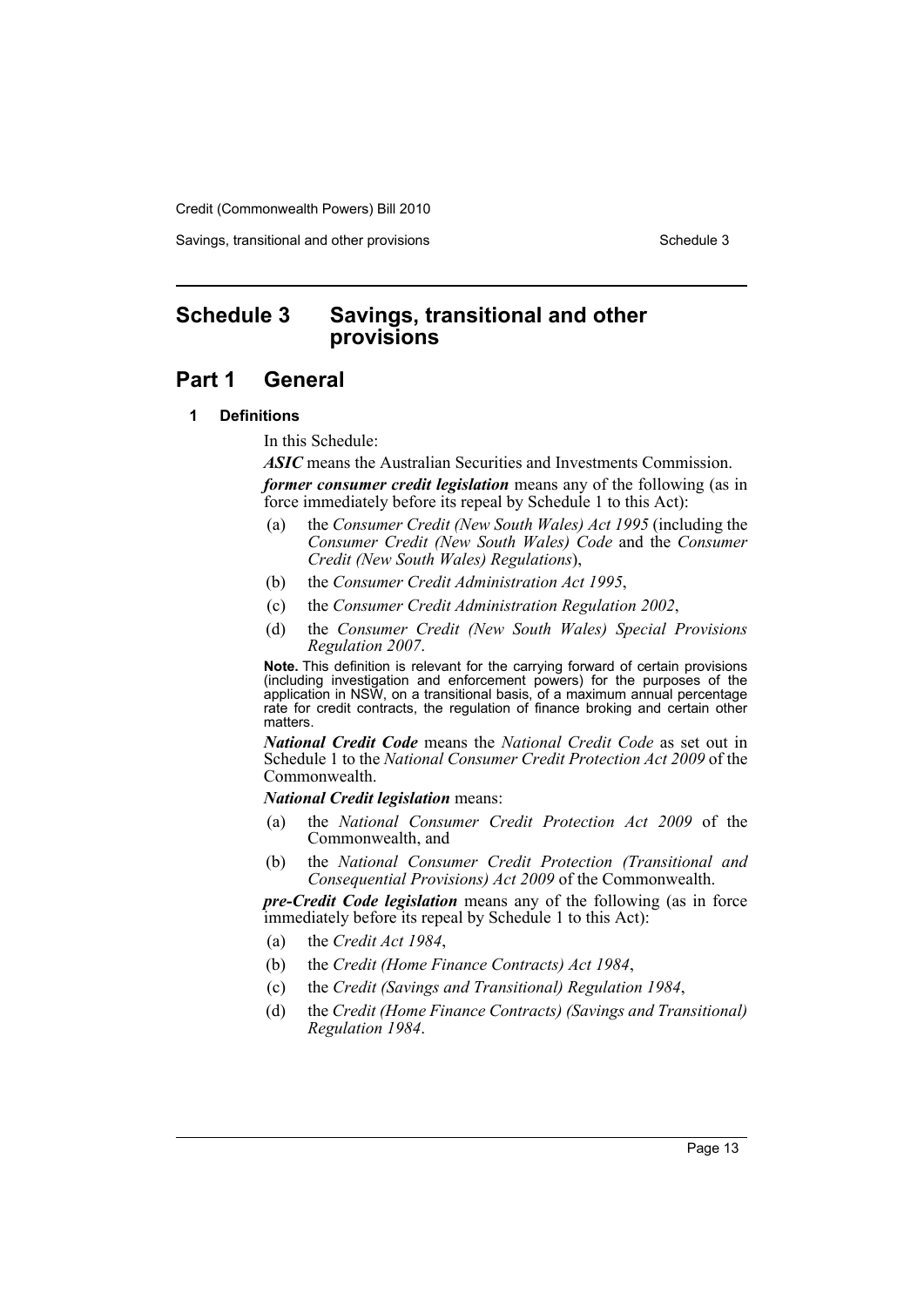Schedule 3 Savings, transitional and other provisions

#### **2 Regulations**

- (1) The Governor may make regulations containing provisions of a savings or transitional nature consequent on:
	- (a) the enactment of this Act, or
	- (b) the transition from the application of the provisions of the former consumer credit legislation to the application of the provisions of the National Credit legislation.
- (2) If such a regulation so provides, it has effect despite any other provision of this Schedule.
- (3) A provision of a regulation made under this clause may, if the regulations so provide, take effect from the date of assent to the Act concerned or a later date.
- (4) To the extent to which any such provision takes effect from a date that is earlier than the date of its publication on the NSW legislation website, the provision does not operate so as:
	- (a) to affect, in a manner prejudicial to any person (other than the State or an authority of the State), the rights of that person existing before the date of its publication, or
	- (b) to impose liabilities on any person (other than the State or an authority of the State) in respect of anything done or omitted to be done before the date of its publication.

# **Part 2 Provisions consequent on enactment of this Act**

### **Division 1 Financial counselling trust fund**

### **3 Continuation of fund**

(1) The financial counselling trust fund established in accordance with the regulations under the *Credit Act 1984* (as in force immediately before its repeal by Schedule 1 to this Act) is continued.

**Note.** The trust fund was established by a trust deed executed on 6 August 1993 by the Minister for Consumer Affairs. A copy of the trust deed is available for inspection on the Department's website.

- (2) Any money in the trust fund is to be applied for the following purposes:
	- (a) the provision of funding to community based non-profit organisations that operate in New South Wales to provide financial counselling or train persons in financial counselling,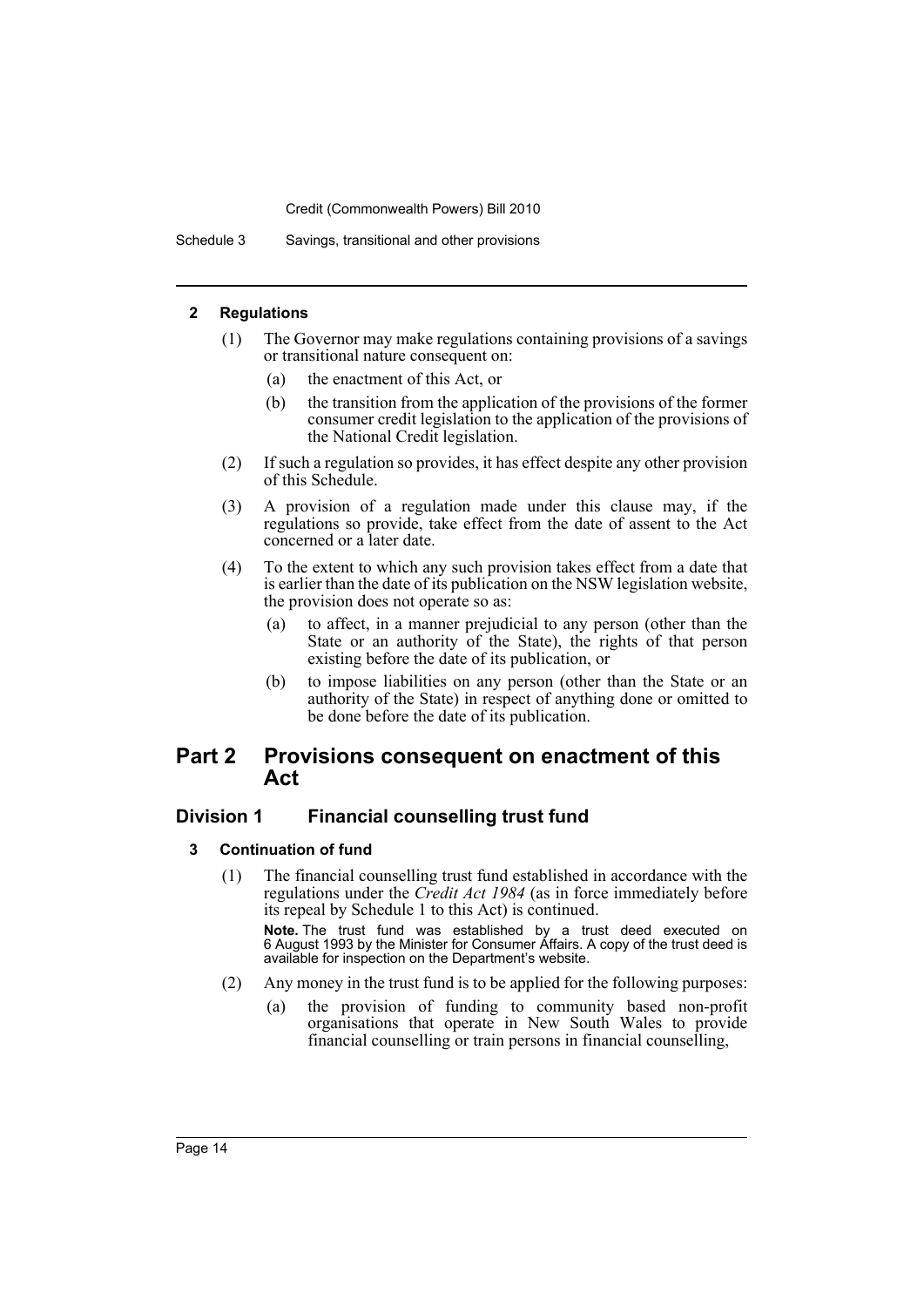Savings, transitional and other provisions Schedule 3 Schedule 3

(b) the provision of funding to non-profit organisations that operate within New South Wales which, or persons who, satisfy the trustees of the fund that they can educate the public of New South Wales in any matter related to the management of personal finances.

## **Division 2 Maximum annual percentage rate for new credit contracts**

#### **4 Definition and application of Division**

- (1) In this Division, *annual percentage rate*, *associated*, *continuing credit contract*, *credit contract*, *credit fees and charges*, *credit provider* and *debtor* have the same meanings as in the National Credit Code.
- (2) This Division applies in relation to credit contracts entered into on or after the commencement of this Division.

#### **5 Credit contracts must not exceed maximum annual percentage rate**

#### (1) **Offence provision**

A credit provider must not enter into a credit contract if the annual percentage rate in respect of the credit contract exceeds 48% (the *maximum annual percentage rate*) as calculated in accordance with clause 7.

Maximum penalty: 100 penalty units.

#### (2) **Civil effect**

Any provision of a credit contract that imposes an annual percentage rate that exceeds the maximum annual percentage rate is void to the extent that it does so.

- (3) If an amount prohibited by subclause (1) is paid, it may be recovered as a debt.
- (4) Interest charges and all credit fees and charges imposed or provided for under a credit contract are to be included in calculating the maximum annual percentage rate under the contract.
- (5) For the purposes of subclause (4), credit fees and charges imposed or provided for under a credit contract are taken to include the following, whether or not payable under the contract:
	- (a) a fee or charge payable by the debtor to any person for an introduction to the credit provider,
	- (b) a fee or charge payable by the debtor to any person for any service if the person has been introduced to the debtor by the credit provider,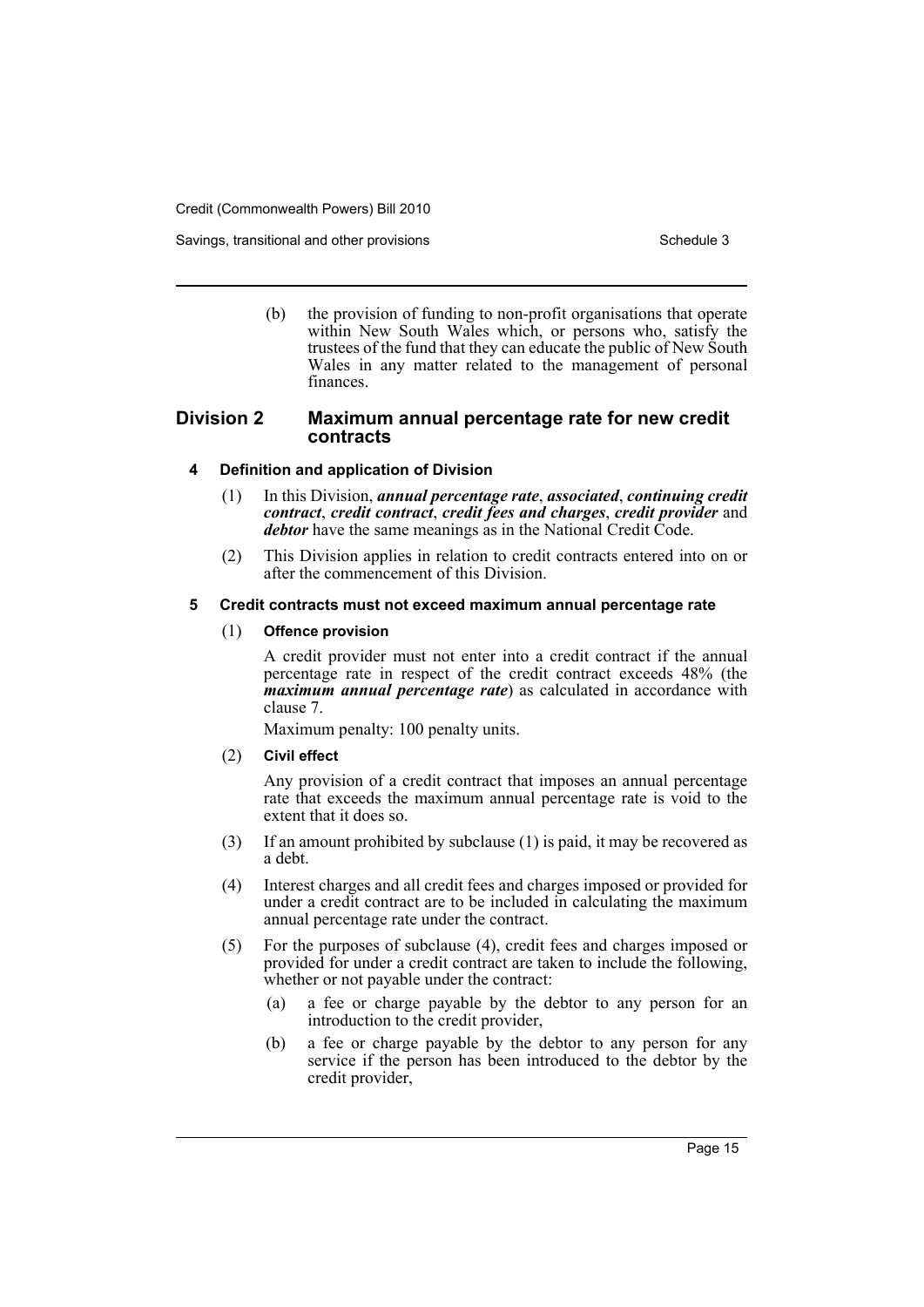Schedule 3 Savings, transitional and other provisions

- (c) a fee or other charge payable by the debtor to the credit provider for any service relating to the provision of credit, other than a service referred to in paragraph (b).
- (6) For the purposes of subclause  $(5)$  (a) and (b), it does not matter whether or not there is an association between the person and the credit provider.
- (7) Despite subclause (4), any credit fees or charges arising from the establishment or maintenance of a temporary credit facility are not required to be included for the purposes of calculating the maximum annual percentage rate if:
	- (a) the credit provider is an authorised deposit-taking institution, and
	- (b) the debtor has or had an existing credit contract or debit account with the authorised deposit-taking institution at the time the temporary credit facility is or was established, and
	- (c) the temporary credit facility is related to the existing credit contract or debit account.
- (8) For the purposes of subclause (7), a *temporary credit facility* includes, but is not limited to, an overdraft facility and a short term extension of the total amount of credit available under an existing credit contract.

#### **6 Enforcement of maximum annual percentage rate**

- (1) The provisions of the former consumer credit legislation that:
	- (a) confer jurisdiction on the Consumer, Trader and Tenancy Tribunal, or on a State court, with respect to the contravention of an obligation involving the maximum annual percentage rate imposed under the former consumer credit legislation, and
	- (b) relate to the enforcement of that rate,

apply, despite the repeal of those provisions by Schedule 1 to this Act, to and in respect of the maximum annual percentage rate imposed under this Division with such modifications as are necessary.

- (2) For the purposes of subclause (1), the provisions of the former consumer credit legislation that relate to the enforcement of the maximum annual percentage rate under that legislation include, without limitation, provisions relating to the following:
	- (a) powers of investigation (including for supervisory purposes),
	- (b) the bringing of any proceedings, or the taking of any other action, with respect to that rate,
	- (c) the imposition of a civil penalty for contravening an obligation involving that rate.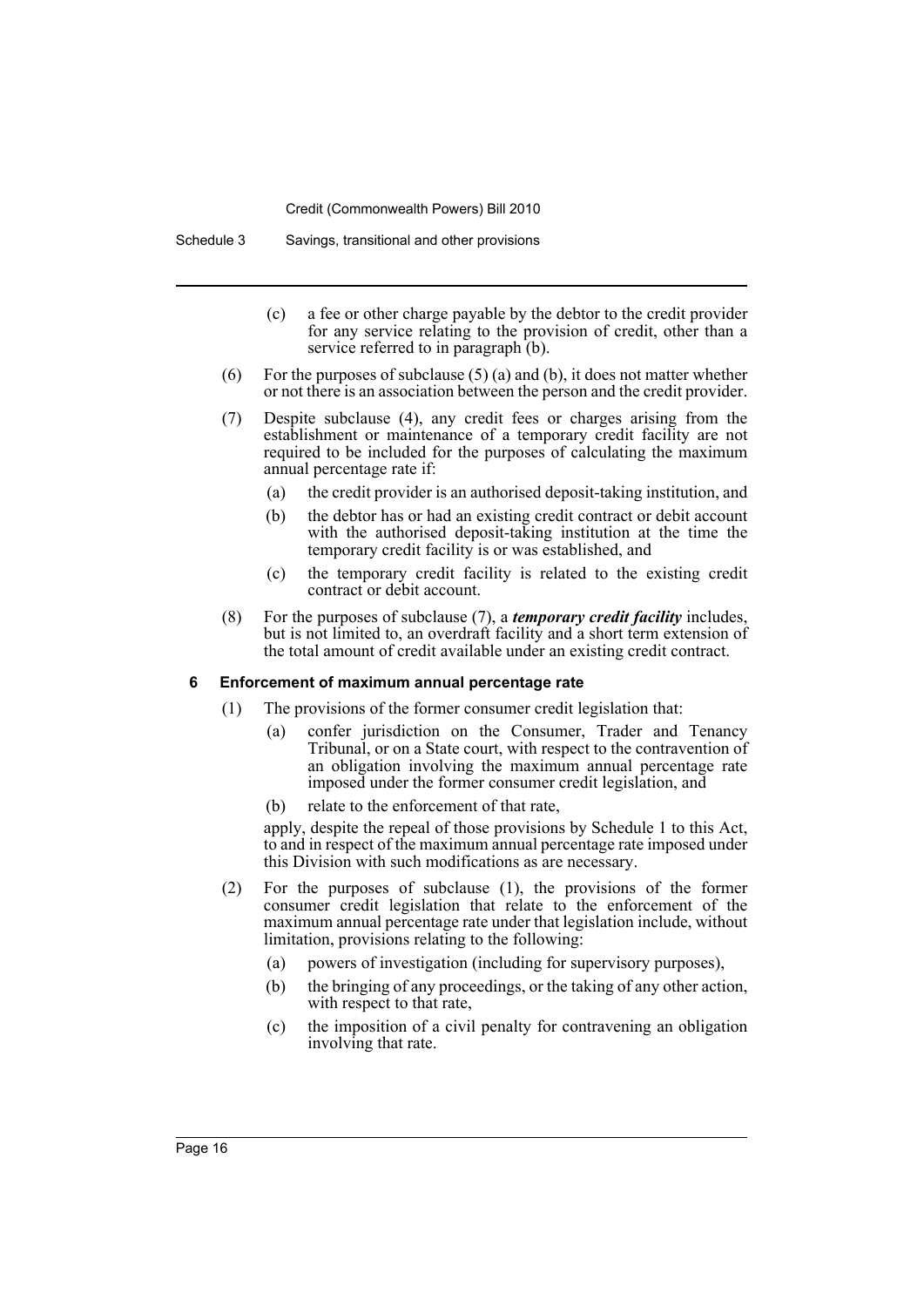#### **7 Calculation of maximum annual percentage rate**

- (1) For the purposes of calculating the maximum annual percentage rate under a credit contract to which this Division applies, the rate must be calculated as a nominal rate per annum, together with the compounding frequency, in accordance with this clause.
- (2) The maximum annual percentage rate is given by the following formula:

$$
i = nr100\%
$$

where:

*n* is the number of repayments per annum to be made under the credit contract annualised, except that:

- (a) if repayments are to be made weekly or fortnightly—n is to be 52.18 or 26.09, respectively, and
- (b) if the contract does not provide for a constant interval between repayments—n is to be derived from the interval selected for the purposes of the definition of *j* mentioned below.

*r* is the solution of the following:

$$
\sum_{j=0}^{t} \frac{A_j}{(1+r)^j} = \sum_{j=0}^{t} \frac{R_j + C_j}{(1+r)^j}
$$

where:

*j* is the time, measured as a multiple (not necessarily integral) of the interval between contractual repayments that will have elapsed since the first amount of credit is provided under the credit contract, except that if the contract does not provide for a constant interval between repayments an interval of any kind is to be selected by the credit provider as the unit of time.

*t* is the time, measured as a multiple of the interval between contractual repayments (or other interval so selected), that will elapse between the time when the first amount of credit is provided and the time when the last repayment is to be made under the contract.

*Aj* is the amount of credit to be provided under the contract at time j (the value of j for the provision of the first amount of credit is taken to be zero).

 $R_j$  is the repayment to be made at time j.

 $C_j$  is the fee or charge (if any) payable by the debtor at time j (j is taken to be zero for any such fee or charge payable before the time of the first amount of credit provided) in addition to the repayments Rj, being a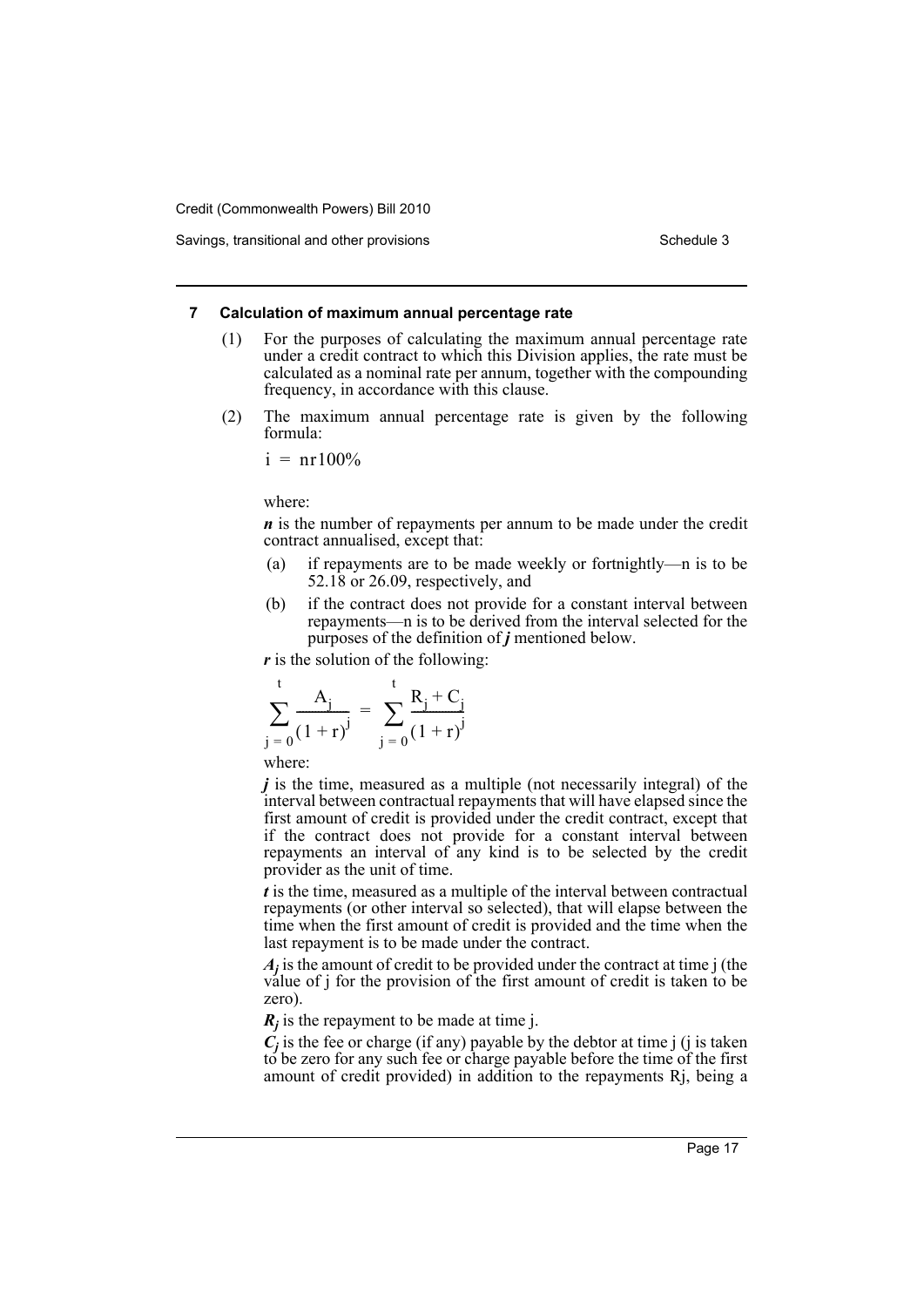Schedule 3 Savings, transitional and other provisions

credit fee or charge that is ascertainable when the annual percentage rate is calculated.

- (3) The maximum annual percentage rate must be correct to at least the nearest one hundredth of 1% per annum.
- (4) In the application of the above formulae, reasonable approximations may be made if it would be impractical or unreasonably onerous to make a precise calculation.
- (5) The tolerances that would apply under section 181 of the National Credit Code in relation to the calculation of an amount of interest for the purposes of that Code are taken to apply in relation to the calculation of the maximum annual percentage rate for the purposes of this Division.
- (6) If the credit contract is a continuing credit contract, the following assumptions also apply to the calculation of the maximum annual percentage rate:
	- (a) that the debtor has drawn down the maximum amount of credit that the credit provider has agreed to provide under the contract,
	- (b) that the debtor will pay the minimum repayments specified in the contract,
	- (c) if credit is provided in respect of payment by the credit provider to a third person in relation to goods or services or cash supplied by that third person to the debtor from time to time—that the debtor will not be supplied with any further goods or services or cash,
	- (d) if credit is provided in respect of cash supplied by the credit provider to the debtor from time to time—that the debtor will not be supplied with any further cash.
- (7) For the purposes of the maximum annual percentage rate:
	- (a) the amount of credit is to be the amount (or the maximum amount) required by the debtor, and
	- (b) the term for which credit is provided is to be the term (or the maximum term) required by the debtor.

#### **8 Repeal of Division**

This Division is repealed at the end of the period of 12 months following the commencement of this Division.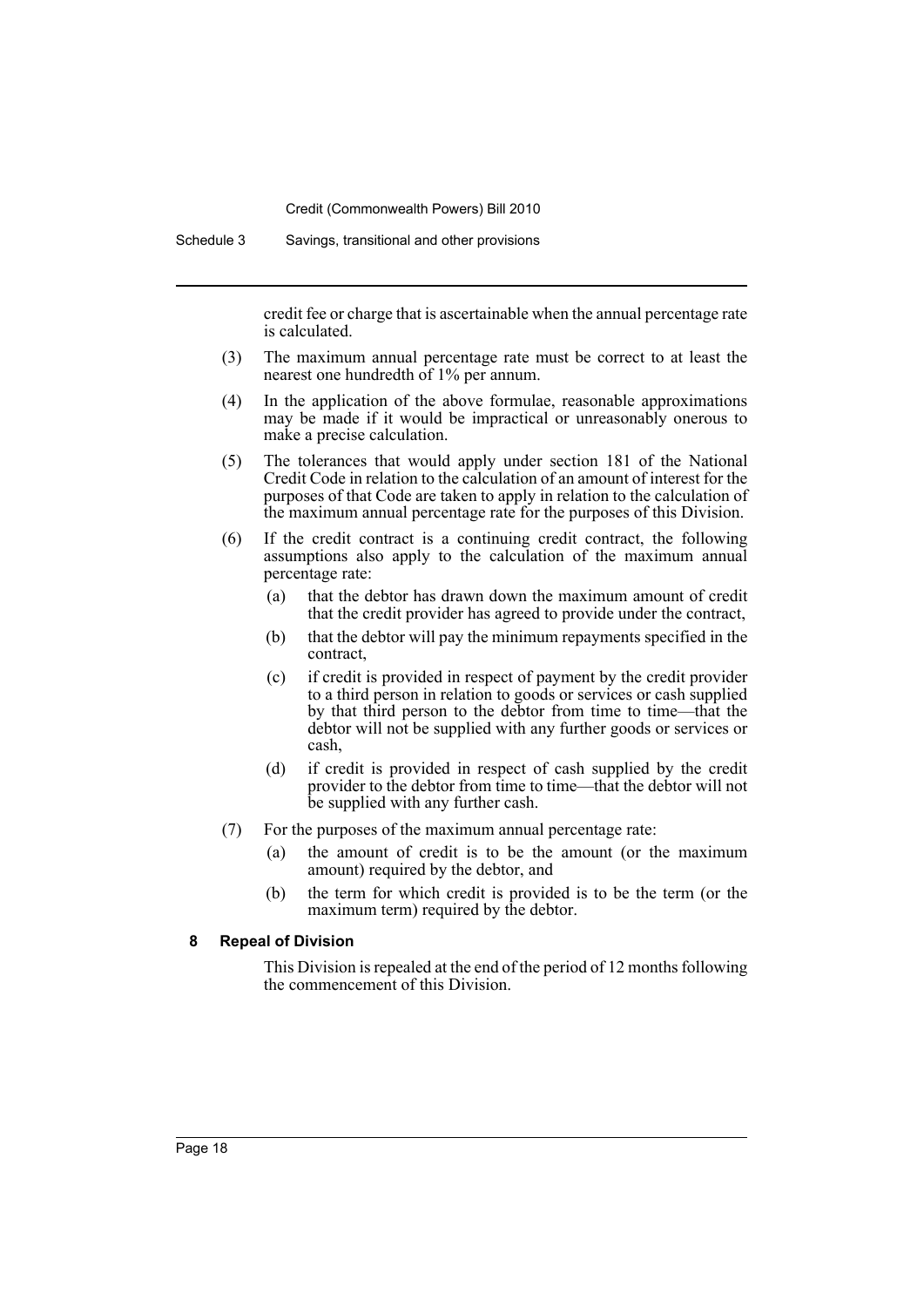Savings, transitional and other provisions Schedule 3 and Schedule 3

# **Division 3 Other provisions**

#### **9 Continuation of maximum annual percentage rate—existing credit contracts**

- (1) In this clause: *existing credit contract* means a credit contract to which the former consumer credit legislation applied immediately before its repeal by Schedule 1 to this Act.
- (2) The provisions of the former consumer credit legislation that relate to the maximum annual percentage rate under an existing credit contract (including, without limitation, provisions relating to the enforcement of that rate, any powers of investigation with respect to that rate, including for supervisory purposes, and the taking of any proceedings or other action against a credit provider with respect to that rate) continue to apply as if those provisions had not been repealed by Schedule 1 to this Act.
- (3) This clause is repealed at the end of the period of 12 months following the commencement of this clause.

#### **10 Provision of information and assistance to ASIC**

- (1) The Director-General of the Department of Services, Technology and Administration, or a person authorised in writing by the Director-General, may, on the Director-General's or authorised person's own initiative or at the request of ASIC:
	- (a) provide ASIC with such documents and other information in the possession or control of the Director-General that is reasonably required by ASIC in connection with the performance or exercise of its functions under the National Credit legislation, and
	- (b) provide ASIC with such other assistance as is reasonably required by ASIC to perform or exercise a function or power under the National Credit legislation.
- (2) This clause has effect despite any other Act or law.

#### **11 ASIC has certain functions and powers**

(1) The Minister, or a person authorised in writing by the Minister, may enter into an agreement or arrangement with ASIC for the performance of functions or the exercise of powers by ASIC as an agent of the State, even if those functions or powers are or may be conferred on another person or body by or under a law of the State.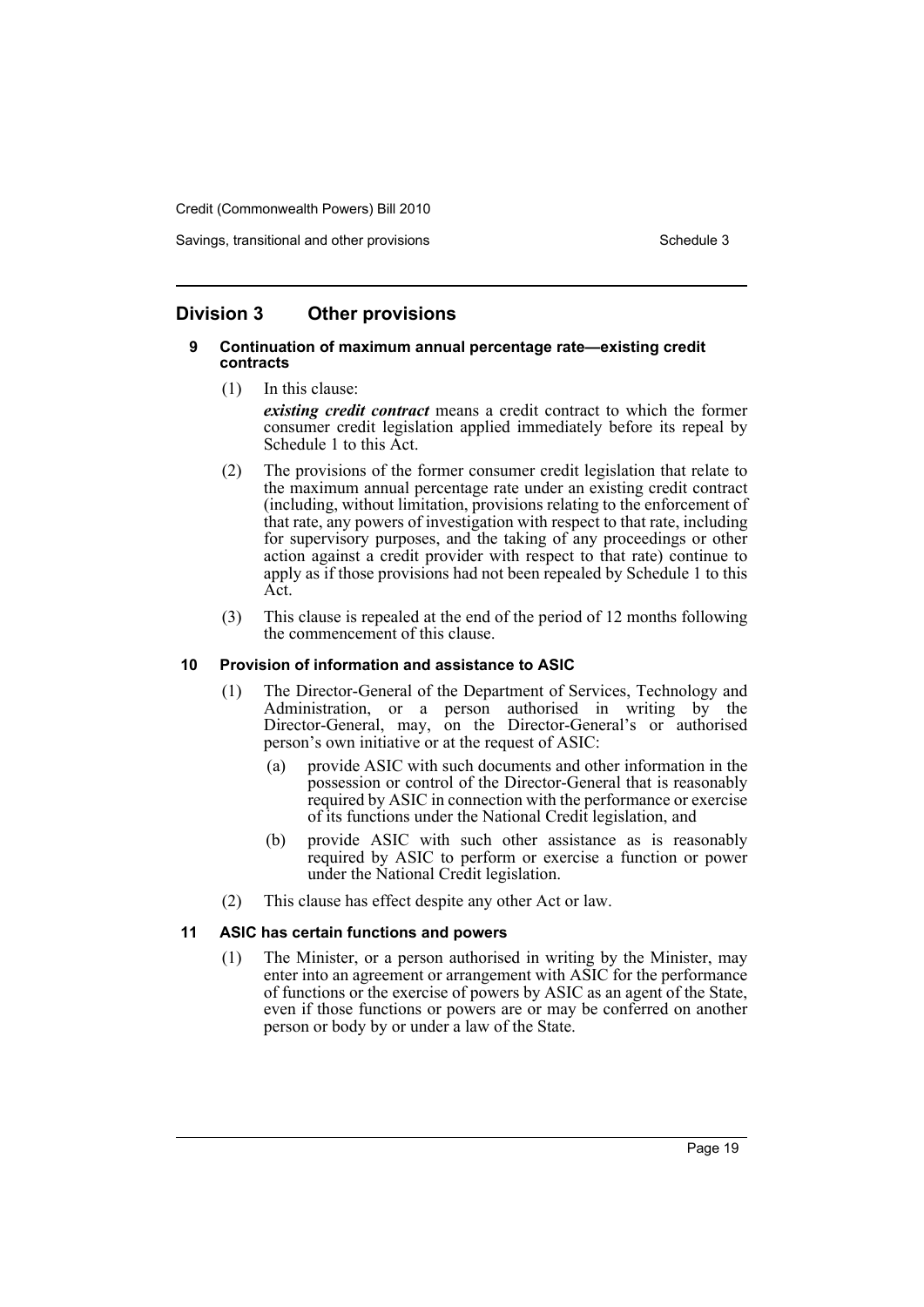Schedule 3 Savings, transitional and other provisions

(2) An agreement or arrangement of a kind referred to in subclause (1) has effect by force of this clause despite any provision of a law of the State with respect to any function or power that is the subject of the agreement or arrangement.

#### **12 Pending proceedings before CTTT**

Any proceedings relating to any matter arising under the provisions of the former consumer credit legislation or the pre-Credit Code legislation that were commenced in the Consumer, Trader and Tenancy Tribunal before the commencement of this clause, but were not finally determined as at that commencement, may continue to be dealt with or otherwise determined (including for the purposes of any appeal or rehearing in relation to those proceedings) as if those provisions had not been repealed by Schedule 1 to this Act.

#### **13 Regulation of finance broking**

- (1) The provisions of the former consumer credit legislation that relate to the regulation of finance broking, including, without limitation:
	- (a) Part 1A of the *Consumer Credit Administration Act 1995* and Part 2 of the *Consumer Credit Administration Regulation 2002*, and
	- (b) any relevant powers of enforcement or investigation (including for supervisory purposes), and
	- (c) any provisions relating to the taking of any proceedings or other action against a finance broker,

continue to apply in relation to finance broking activities as if those provisions had not been repealed by Schedule 1 to this Act.

- (2) A reference in subclause (1) to finance broking activities includes a reference to the provision of credit assistance within the meaning of the *National Consumer Credit Protection Act 2009* of the Commonwealth.
- (3) This clause is repealed on the day that is the Chapter 3 start day within the meaning of the *National Consumer Credit Protection (Transitional and Consequential Provisions) Act 2009* of the Commonwealth.

#### **14 Regulation of pre-Credit Code contracts**

(1) In this clause:

*pre-Credit Code contract* means a contract to which the *Credit Act 1984* or the *Credit (Home Finance Contracts) Act 1984* applied immediately before their repeal by Schedule 1 to this Act.

(2) The provisions of the former consumer credit legislation and the pre-Credit Code legislation (including, without limitation, provisions relating to enforcement, any powers of investigation, including for